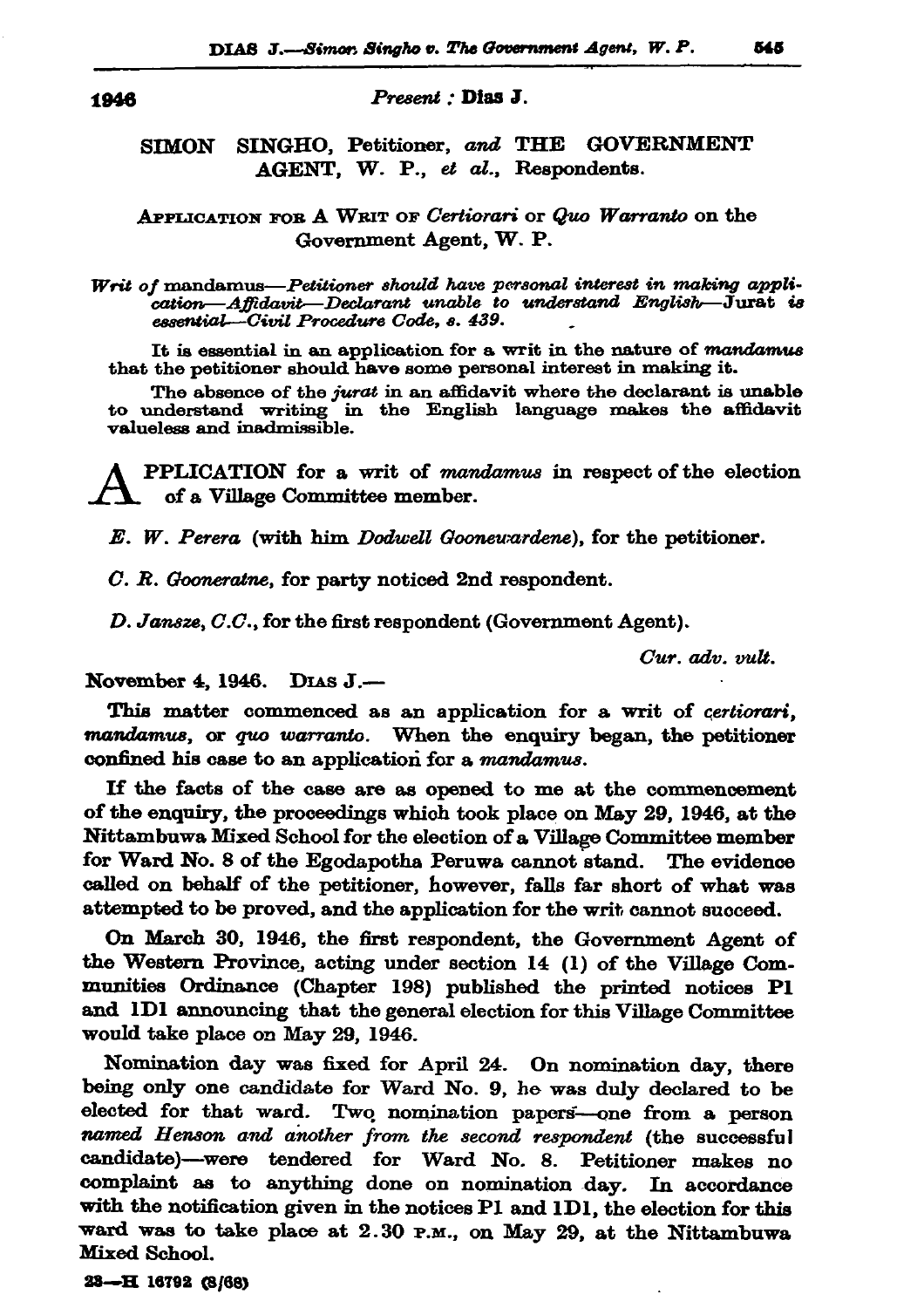Ward No. 8 is thus described in the printed notice :-

"The northern portion of Nambadaluwa from the Colombo-Kandy  $P. W. D. road''$ 

while Ward No. 9 is stated to be :-

"The southern portion of Nambadaluwa from the Colombo Kandy P. W. D. road."

In other words, these two wards lie on opposite sides of the main Colombo-Kandy road, Ward No. 8 to the north and Ward No. 9 to the south, between the Colombo-Kandy road which runs from west to east. Ward No. 8 is also called the "Horagolla Side" of Nambadaluwa where the late Sir Solomon Dias Bandaranaike had his residence—a location which should be familiar to every villager of the place. It might not be clear to a non-villager like Henson. The map 1R2 which was produced during the enquiry makes the position clear.

The petitioner's case is nothing less than a charge that the presiding officer, Mr. Mahatantilla, said to be a "young and inexperienced person", was imposed upon by the Vidane Arachchi and one Weerasinghe, both of whom are kinsmen of the second respondent, with the object of eliminating Henson the rival candidate, so that the second respondent could secure an easy victory at the election.

It is alleged that the Vidane Arachchi and Weerasinghe with that object succeeded in persuading Mr. Mahatantilla on election day that the two wards No. 8 and 9 had become "mixed ", and that Ward No. 9 was really Ward No. 8, and that Ward No. 9 was Ward No. 8.

The case for the petitioner is that the result of this conduct was that the voters who had come to vote for Henson were "turned out" of the place, whereby the second respondent obtained an overwhelming majority against the single vote which was cast for Henson.

That Henson, who does not reside in this locality, was under a misapprehension is quite clear. The evidence shows that on election day he was still labouring under this misapprehension, and when the identity of the wards was pointed out to him, he voluntarily left the place, and with him went a section of his supporters.

I cannot accept the suggestion that they were " turned out ". Henson's subsequent conduct supports this inference. He despatched the telegram XI to the first respondent seeking an interview on the following day. It was stated that at that interview a certain document was shown to Henson and his proctor. It was asserted that that document had been " suppressed " and a new document X9 (called for by the petitioner and produced from the custody of the first respondent) was "substituted" for the document which was shown to Henson and his proctor. Neither Henson nor his proctor has given evidence to establish this assertion which is denied. It was also asserted that the document X4 is a false At the close of the enquiry, counsel unreservedly, though document belatedly, withdrew these allegations. He also stated that he was making no complaint against the character or integrity of Mr. Mahatantilla. He submitted, however, that Mr. Mahatantilla was duped and imposed upon by the Vidane Arachchi and Weerasinghe. The Vidane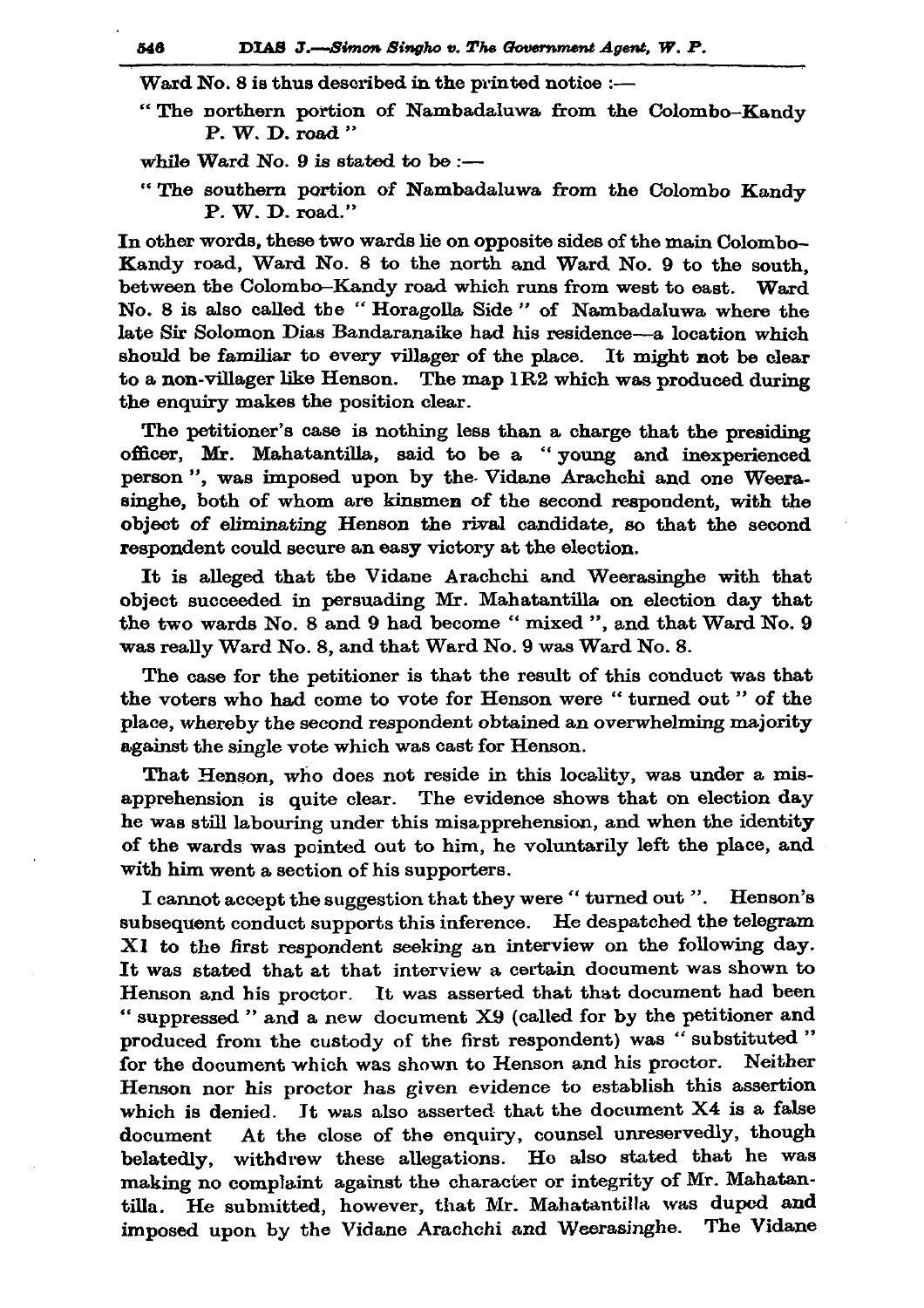Arachchi has given evidence. Hardly anything adverse to the witness was elicited in cross-examination. He candidly admitted that, being a relative of the second respondent, he naturally desired his kinsman should be elected in preference to Henson; but he denied that anything was done by him or anyone else to make either the presiding officer, Henson, or any other person believe that Ward No. 9 was really Ward No. 8. I accept that evidence.

It is to be observed that it is not Henson who is making this application, but one J. A. Simon Singho, who states in his affidavit, P2, that he is a qualified voter for Ward No. 8-a fact about which there appears to be some doubt. Mr. Henson cannot make this application for the simple reason that after the interview with the first respondent, both he and his proctor withdrew their objections-see X4.

It was alleged that X4 was a false document, but that allegation was withdrawn. The documents X9 and X10 and the official minutes on X10 are documents produced by the petitioner and must be regarded as a part of his proof. These documents destroy petitioner's case. They prove that there was no irregularity in the conduct of this election. Mr. Mahatantilla, in his affidavit, 1R1, has sworn to what took place.

In my opinion, 1R1, X9, X10 and X10c demolish the petitioner's case.

It is essential in an application of this nature that the petitioner must have some interest in the matter. Under cross-examination the petitioner stated quite unequivocally that he was not interested in the election at all and although he was present and was a voter, he had gone there merely as a sightseer ("nikkan") and not for the purpose of voting. He stated that the Horagolla people (Ward No. 8) were ordered to stay and when others were told to go away that no Horagolla people left. This is the case for the first respondent. He says that the affidavit P2 was never read over and explained to him but that a document in English was produced, that he was taken before a Burgher gentleman and ordered to sign it. He denies that he stated in the affidavit that people were sent away without recording their objections. On being asked why he personally did not object to the alleged irregularities, the witness gave a significant answer. He said "I did not object, because the election for my ward was to follow ". He then realised that the election for Ward No. 9 could not take place, because the seat was already filled, and said "My ward'was filled, therefore, I could not vote ".

If his ward was filled, then his ward was No. 9. If so, what interest has he in Ward No. 8? It is obvious that the petitioner is a man of straw who has no personal interest whatever in this matter. For that reason alone this application should be refused.

The affidavit of the petitioner on which these proceedings began is valueless and inadmissible. Section 439 of the Civil Procedure Code provides that in cases where the declarant is unable to understand writing in the English language, the affidavit must be read over and interpreted to him in his own language " and the jurat shall express that it was read over or interpreted to him in the presence of the Justice of